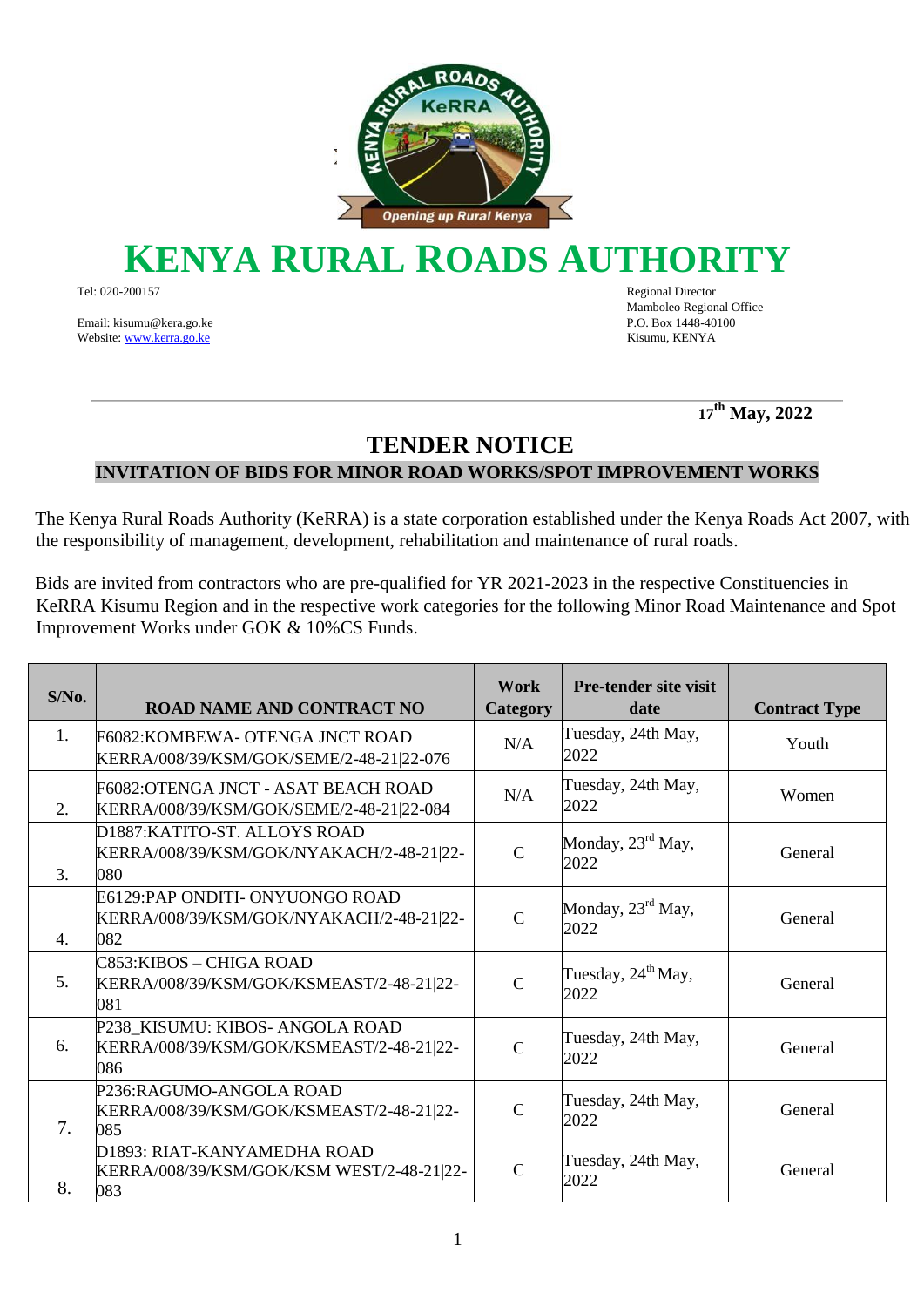| 9.  | D1893: RIAT-NYAHERA ROAD<br>KERRA/008/39/KSM/GOK/KSMWEST/2-48-21 22-<br>087                                     | N/A           | Tuesday, 24th May,<br>2022 | Persons With<br>Disability |
|-----|-----------------------------------------------------------------------------------------------------------------|---------------|----------------------------|----------------------------|
| 10. | P78: RIAT-KIBOSWA ROAD<br>KERRA/008/39/KSM/GOK/KSMWEST/2-48-21 22-<br>088                                       | $\mathcal{C}$ | Tuesday, 24th May,<br>2022 | General                    |
| 11. | P78: KODIAGA - OTONGLO - RESEARCH -<br><b>MIGINGO ROAD</b><br>KERRA/008/39/KSM/10%CS/KSMWEST/2-48-<br>21 22-089 | $\mathcal{C}$ | Tuesday, 24th May,<br>2022 | General                    |
| 12. | P-127: KIREMBE - NAWA BRIDGE ROAD<br>KERRA/008/39/KSM/10%CS/KSMWEST/2-48-<br>21 22-090                          | $\mathcal{C}$ | Tuesday, 24th May,<br>2022 | General                    |

## **RE-TENDERED TENDERS**

|     | RODI - NYAMISRI – KALOKA: G62508<br>KERRA/008/39/KSM10% CS/SEME/2-48-21 22-074    | N/A | Tuesday, 24th May,<br>2022 | Youth |
|-----|-----------------------------------------------------------------------------------|-----|----------------------------|-------|
| 14. | KIT MIKAYI - LUNGA PRI. SCH: G62437<br>KERRA/008/39/KSM10% CS/SEME/2-48-21 22-075 | N/A | Tuesday, 24th May,<br>2022 | Women |

## **INSTRUCTIONS TO TENDERES**

- 1. Bidders are advised to give the correct email addresses to ease communication regarding the tendering process.
- 2. Bidders who are prequalified in respective work category and Constituencies may tender.
- 3. The scope of works for various contracts are as stipulated in Tender Documents and in the pre-qualification work categories that have been outlined above.
- 4. Bidders participating under Y, W&PWD need not be prequalified and their qualification criteria are outlined in the Bid document.
- 5. Bidders participating under Youth, Women or Persons with Disability **Must** attach **certified** copies of their registration certificates issued by National Treasury.
- 6. Bidders are required to attach all Company **MANDATORY** requirements:
- 7. Other qualification requirements are as outlined in the Tender Document.
- 8. Bidders are requested to continually check the KeRRA website [www.kerra.go.ke](http://www.kerra.go.ke/) for any tender addenda or clarifications that may arise before submission date.

Interested eligible bidders will download the tender documents from the Kenya Rural Roads Authority (KeRRA) website: [www.kerra.go.ke](http://www.kerra.go.ke/) [f](http://www.kerra.go.ke/)rom **Thursday 19th May, 2022.**

Duly filled Tender Documents in plain **sealed envelopes** marked with respective tender number, Project Name and constituency should be addressed to:

> **Regional Director - Roads, Kenya Rural Roads Authority, P.O. Box 1448-40100 KISUMU**